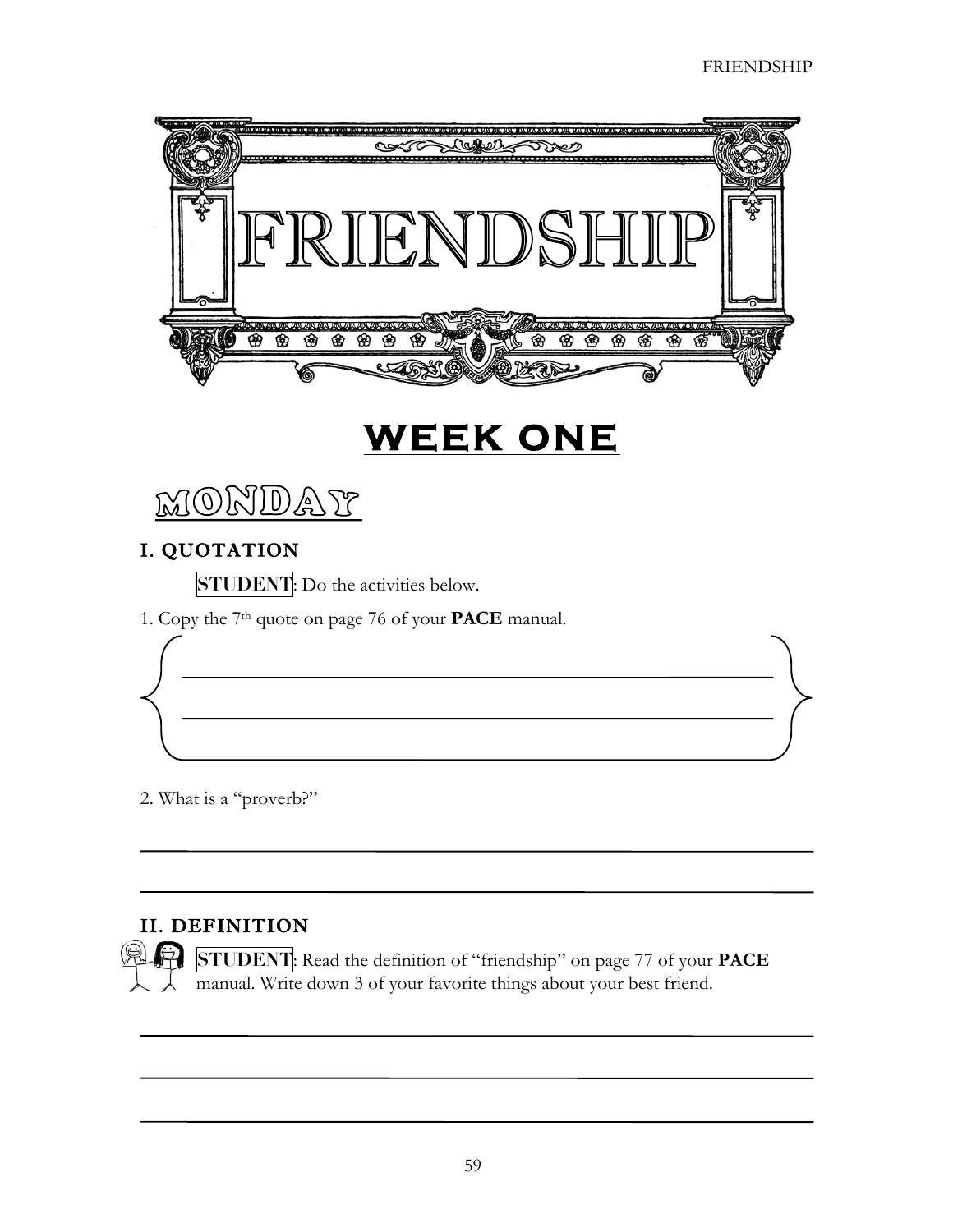ESDA Y

## I. QUOTATION

**STUDENT**: Re-read the Japanese proverb on page 76 of your **PACE** manual. What does "character of a man" mean? Rewrite this quote in your own words.

### II. READING: BOOK SELECTION

**STUDENT**: Take the following books out of the library:



- All Alone by Claire Huchet Bishop
- Along Came a Dog by Meindert DeJong
- Betsy-Tacy by Maud Hart Lovelace



(Feel free to substitute these books with any others found on page 82 of the **PACE** manual.) Look through your books, choose one and start reading it right away because you will be responsible for discussing this book next week.



## I. DISCUSSION

**STUDENT** & **TEACHER**:

Discuss **Letter B** on page 83 of your **PACE** manual.